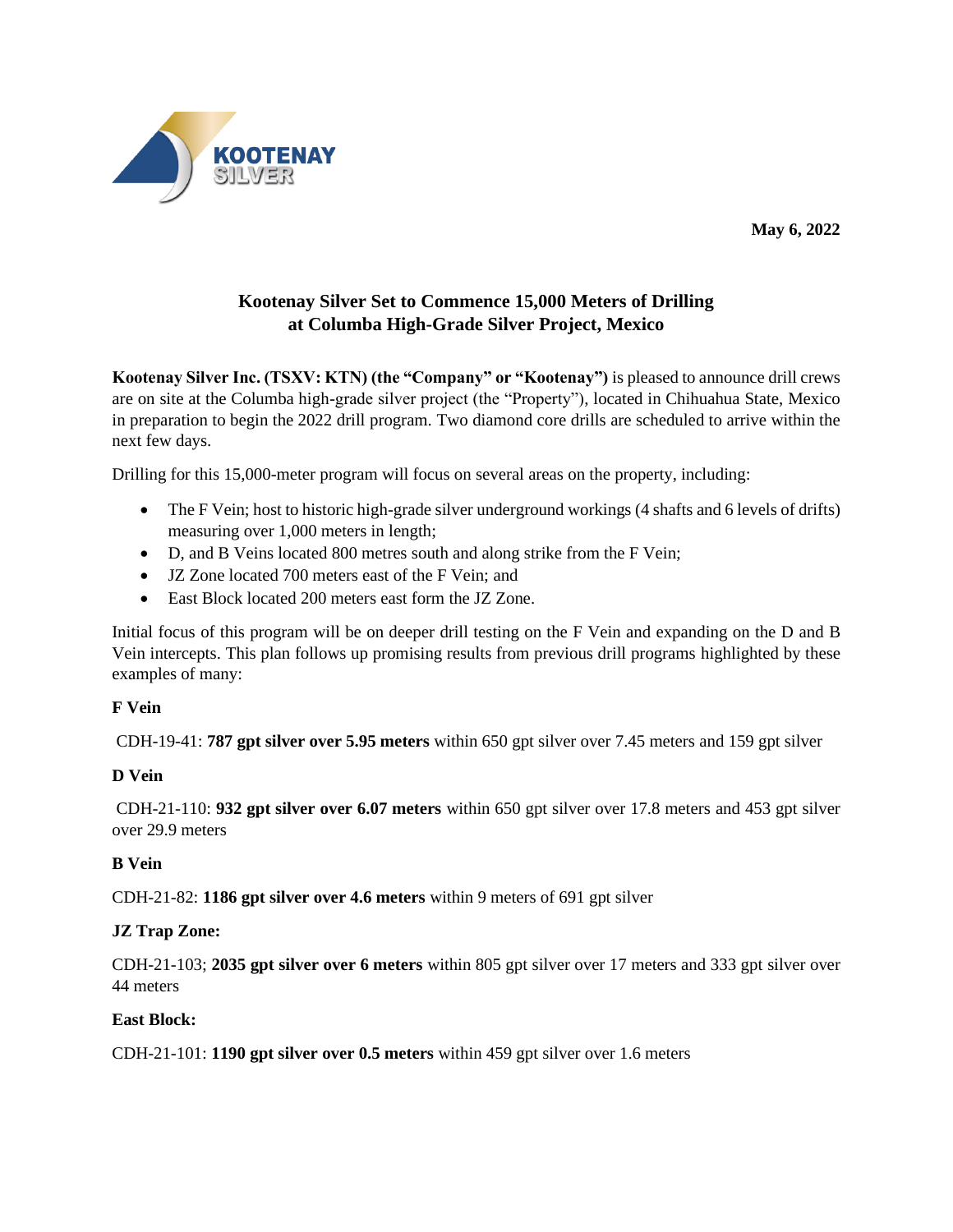A comprehensive list of drill results completed on the Columba Property since 2020 can be view here: [Columba Drill Results.](chrome-extension://efaidnbmnnnibpcajpcglclefindmkaj/https:/www.kootenaysilver.com/assets/img/projects/COLUMBA_DRILL_RESULTS-1to113.pdf)

### *Sampling and QA/QC at Columba*

All technical information for the Columba exploration program is obtained and reported under a formal quality assurance and quality control ("QA/QC") program. Samples are taken from core cut in half with a diamond saw under the direction of qualified geologists and engineers. Samples are then labeled, placed in plastic bags, sealed and with interval and sample numbers recorded. Samples are delivered by the Company to ALS Minerals ("ALS") in Chihuahua. The Company inserts blanks, standards and duplicates at regular intervals as follows. On average a blank is inserted every 100 samples beginning at the start of sampling and again when leaving the mineral zone. Standards are inserted when entering the potential mineralized zone and in the middle of them, on average one in every 25 samples is a standard. Duplicates are taken in the mineralized zone, on average 1 to 2 duplicates for each hole.

The samples are dried, crushed and pulverized with the pulps being sent airfreight for analysis by ALS in Vancouver, B.C. Systematic assaying of standards, blanks and duplicates is performed for precision and accuracy. Analysis for silver, zinc, lead and copper and related trace elements was done by ICP four acid digestion, with gold analysis by 30-gram fire assay with an AA finish. All drilling reported is HQ core and has been contracted to Globexplore Drilling from Hermosillo, Sonora, Mexico.

Neither the TSX Venture Exchange nor its Regulation Services Provider (as that term is defined in policies of the TSX Venture Exchange) accepts responsibility for the adequacy or accuracy of this release.

## *Qualified Persons*

The Kootenay technical information in this news release has been prepared in accordance with the Canadian regulatory requirements set out in National Instrument 43-101 (Standards of Disclosure for Mineral Projects) and reviewed and approved on behalf of Kootenay by James McDonald, P.Geo, President, CEO & Director for Kootenay, a Qualified Person.

#### **About Kootenay Silver Inc.**

*Kootenay Silver Inc. is an exploration company actively engaged in the discovery and development of mineral projects in the Sierra Madre Region of Mexico and in British Columbia, Canada. Supported by one of the largest junior portfolios of silver assets in Mexico, Kootenay continues to provide its shareholders with significant leverage to silver prices. The Company remains focused on the expansion of its current silver resources, new discoveries and the near-term economic development of its priority silver projects located in prolific mining districts in Sonora, State and Chihuahua, State, Mexico, respectively.*

#### **For additional information, please contact:**

**James McDonald, CEO and President** at 403-880-6016

**Ken Berry, Chairman** at 604-601-5652; 1-888-601-5650

*or visit:* [www.kootenaysilver.com](http://www.kootenaysilver.com/)

*CAUTIONARY NOTE REGARDING FORWARD-LOOKING STATEMENTS:*